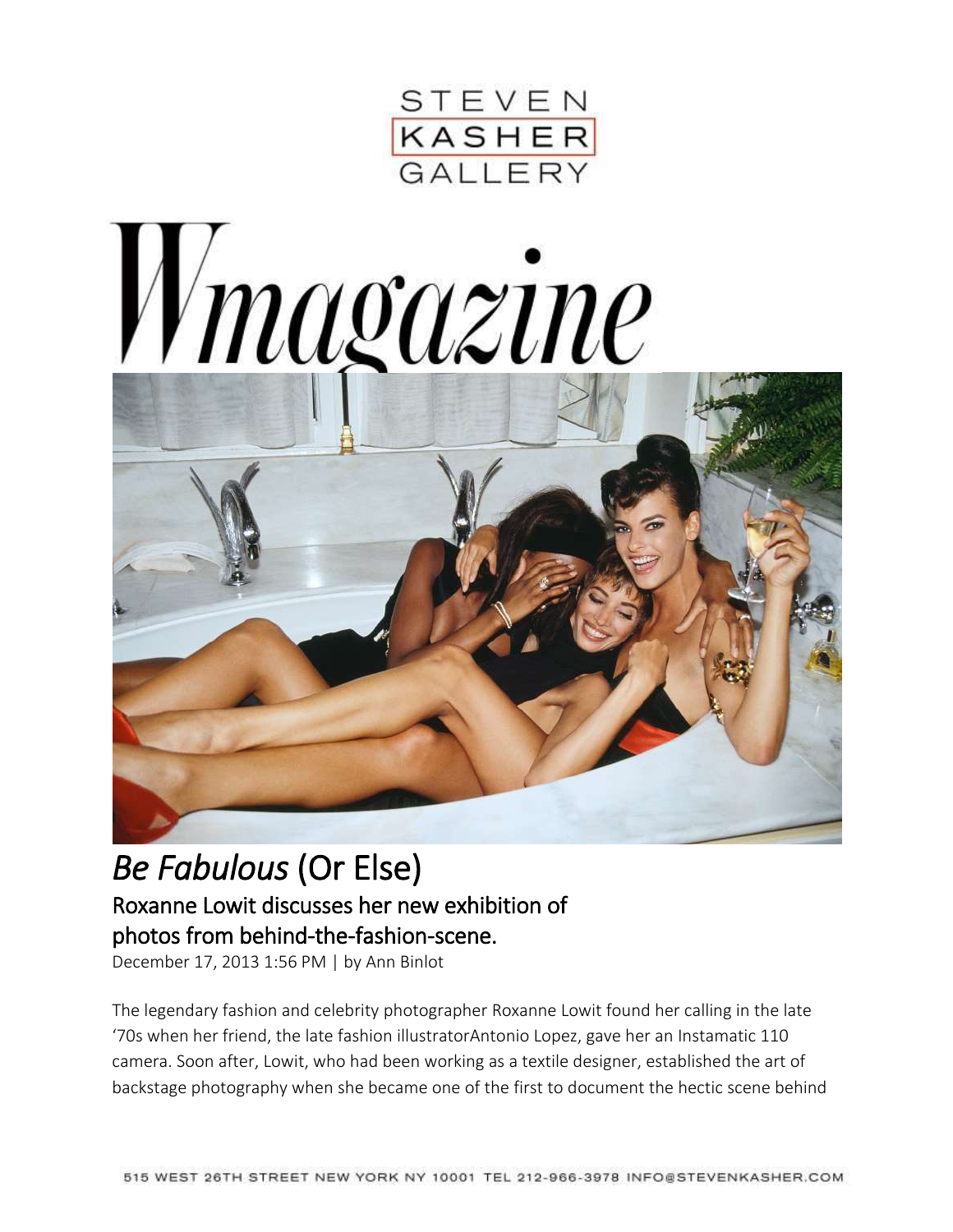

the scene at a [Halston](http://www.wmagazine.com/fashion/2011/12/halston-documenary/) show. "I didn't look like a photographer," recalled Lowit. "Photographers had these big safari jackets on with huge cameras and lenses hanging off them, and I was much thinner, and wore dresses then and color, and was quite stylish."

Lowit would go on to capture the fashion world at close range, from the Bacchanalian nights when Yves Saint [Laurent](http://www.wmagazine.com/fashion/2008/08/yves_st_laurent/) and Karl [Lagerfeld](http://www.wmagazine.com/fashion/2012/08/karl-lagerfeld-chanel-muses-kitten-choupette/) ruled the Paris fashion scene — "People would dance all night and think they'd live forever," she remembered  $-$  to the height of supermodel stardom in the '90s to John [Galliano's](http://www.wmagazine.com/fashion/2009/09/john_galliano/) Dior couture shows in the aughts to the drag queen scene of the twenty-tens. Now, her photos from the last four decades are the subject of the exhibition "Roxanne Lowit: Be [Fabulous](http://www.stevenkasher.com/exhibition/96/press_release/)," on view through January 18, 2014, at Steven Kasher Gallery in New York.

In one iconic image from 1990, supermodels Christy [Turlington,](http://www.wmagazine.com/mood-board/filter?q=%5EModels%7CChristy%20Turlington%7C) Linda [Evangelista,](http://www.wmagazine.com/mood-board/filter?q=%5EModels%7CLinda%20Evangelista%7C) and [Naomi](http://www.wmagazine.com/mood-board/filter?q=%5EModels%7CNaomi%20Campbell%7C) [Campbell](http://www.wmagazine.com/mood-board/filter?q=%5EModels%7CNaomi%20Campbell%7C) fool around in a bathtub at the Ritz in Paris. "I don't know how they got in there, if they got in themselves, or if I encouraged it, or what," said Lowit. "They were drinking their

champagne in the bathtub, cause that makes a good picture. Their feet were going up, and they were laughing." Another photo from 1979 captures a New Year's Eve dinner in New York at Laurent with Salvador Dalí. Lowit didn't believe that Dalí would actually be there. "Lo and behold, there was Dalí, and he saw me with my camera, so he just took [a guest's] hand and kissed it for me," said Lowit. "He performed for the camera."

Lowit says that secret to her success is having patience to wait for the perfect moment and being in the right place at the right time. "There were just so many things that were amazing, that I was lucky enough to walk through those different worlds," said Lowit. "It was incredible that I photographed them."